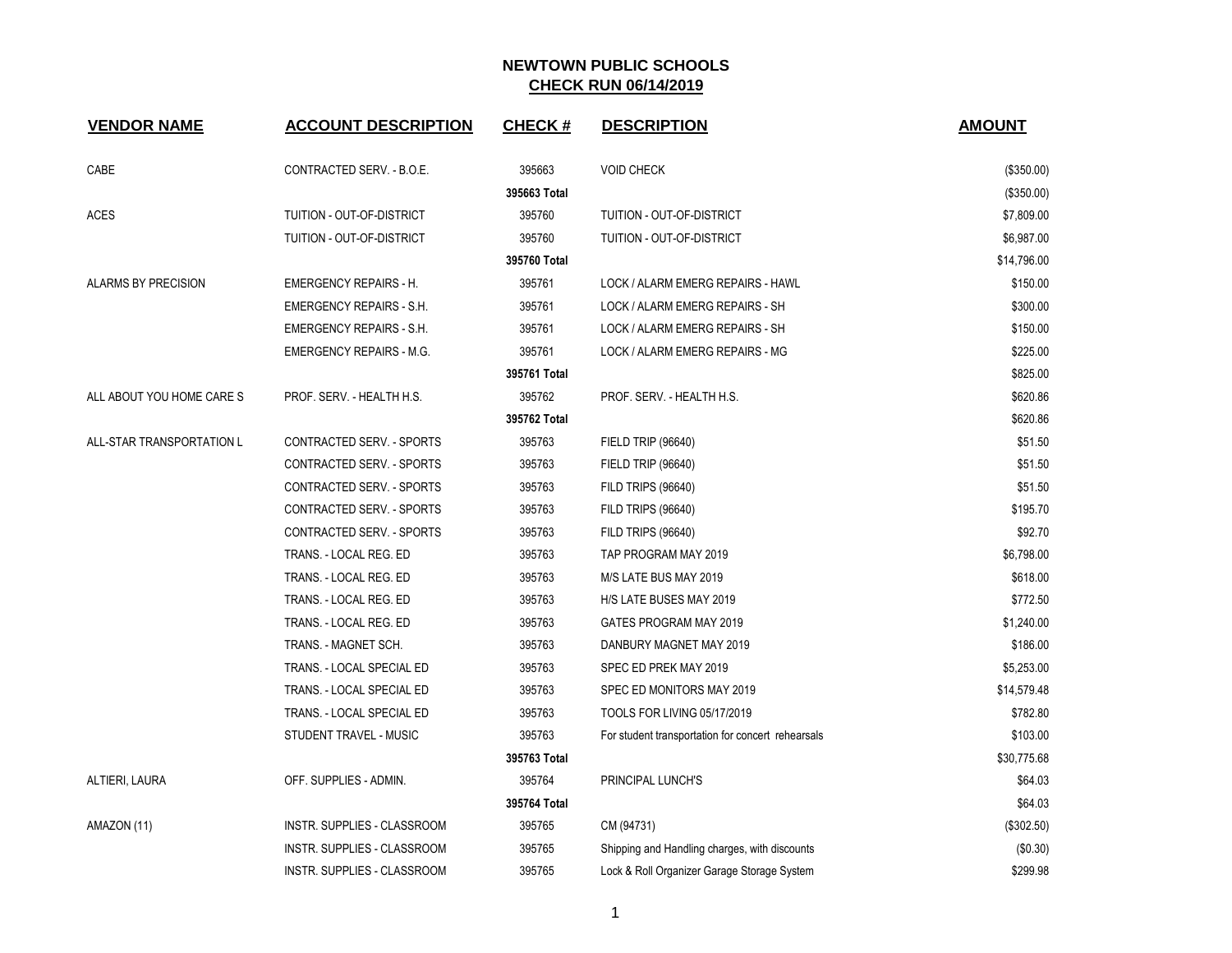| <b>VENDOR NAME</b>               | <b>ACCOUNT DESCRIPTION</b>                                       | <b>CHECK#</b>          | <b>DESCRIPTION</b>                                                                                   | <b>AMOUNT</b>       |
|----------------------------------|------------------------------------------------------------------|------------------------|------------------------------------------------------------------------------------------------------|---------------------|
| AMAZON (11)                      | INSTR. SUPPLIES - CLASSROOM                                      | 395765                 | ECR4Kids Birch Single-Sided Book Display Stand, Wood Book Shelf                                      | \$146.99            |
|                                  | INSTR. SUPPLIES - CLASSROOM                                      | 395765                 | Panasonic Headphones On-Ear, with XBS, Lightweight, Silver/Black                                     | \$95.88             |
|                                  | <b>TEXTBOOKS - CLASSROOM</b>                                     | 395765                 | 3 What is the Rock Cycle?, by Ellen Lawrence                                                         | \$67.38             |
|                                  |                                                                  | 395765 Total           |                                                                                                      | \$307.43            |
| AMAZON (12)                      | INSTR. SUPPLIES - CLASSROOM                                      | 395766                 |                                                                                                      | \$83.69             |
|                                  | INSTR. SUPPLIES - CLASSROOM                                      | 395766                 | Class supplies throughout the year                                                                   | \$39.98             |
|                                  | INSTR. SUPPLIES - CLASSROOM                                      | 395766                 | Class supplies throughout the year                                                                   | \$153.51            |
|                                  | INSTR. SUPPLIES - COMPUTER ED.                                   | 395766                 | Class supplies throughout the year<br>For items needed for computer ed. Classes, and classroom needs | \$58.88             |
|                                  |                                                                  | 395766                 |                                                                                                      | \$49.64             |
|                                  | INSTR. SUPPLIES - COMPUTER ED.                                   | 395766 Total           | For items needed for computer ed. Classes, and classroom needs                                       | \$385.70            |
| AMAZON (14)                      | INSTR. SUPPLIES - COMPUTER ED.                                   | 395767                 |                                                                                                      | \$238.62            |
|                                  | INSTR. SUPPLIES - COMPUTER ED.                                   | 395767                 | <b>STEM</b> supplies                                                                                 | \$13.22             |
|                                  |                                                                  |                        | Shipping                                                                                             |                     |
|                                  | INSTR. SUPPLIES - COMPUTER ED.<br>INSTR. SUPPLIES - COMPUTER ED. | 395767<br>395767       | to purchase STEM supplies<br>to purchase STEM supplies                                               | \$54.86<br>\$51.36  |
|                                  |                                                                  | 395767 Total           |                                                                                                      | \$358.06            |
|                                  | INSTR. SUPPLIES - WORLD LANG.                                    | 395768                 |                                                                                                      | \$54.13             |
| AMAZON (9)                       |                                                                  |                        | <b>WL Dept supplies</b>                                                                              |                     |
|                                  | INSTR. SUPPLIES - WORLD LANG.<br>INSTR. SUPPLIES - WORLD LANG.   | 395768<br>395768       | <b>WL Dept supplies</b><br><b>WL Dept supplies</b>                                                   | \$75.93<br>\$81.89  |
|                                  |                                                                  |                        |                                                                                                      | \$341.28            |
| AMAZON (9)                       | INSTR. SUPPLIES - WORLD LANG.                                    | 395768<br>395768 Total | <b>WL Dept supplies</b>                                                                              | \$553.23            |
| AMERICAN RED CROSS               | STAFF TRAIN. - HEALTH ADMIN.                                     | 395769                 | CPR/FIRST AID TRAING 2018/19                                                                         | \$30.00             |
|                                  |                                                                  | 395769 Total           |                                                                                                      | \$30.00             |
| <b>AQUARION WATER COMPANY OF</b> | WATER - H.                                                       | 395770                 | WATER 200332183 40 THOU GAL                                                                          | \$447.35            |
|                                  | WATER - S.H.                                                     | 395770                 | WATER 200391787 39 THOU GAL                                                                          | \$575.02            |
|                                  | WATER - S.H.                                                     | 395770                 | WATER 200389638 S/H FIRE LINE                                                                        | \$186.59            |
|                                  | WATER - M.G.                                                     | 395770                 | WATER 200330675 M/G FIRE LINE                                                                        | \$193.02            |
|                                  | WATER - M.G.                                                     | 395770                 | WATER 200331002 55 THOU GAL                                                                          | \$539.77            |
|                                  |                                                                  |                        |                                                                                                      |                     |
|                                  | WATER - M.S.<br>WATER - H.S.                                     | 395770<br>395770       | WATER 200330637 67 THOU GAL<br>WATER 200331205 2 THOU GAL                                            | \$613.71<br>\$49.46 |
|                                  |                                                                  |                        |                                                                                                      |                     |
|                                  | WATER - H.S.                                                     | 395770                 | WATER 200327318 H/S FIRE LINE                                                                        | \$193.02            |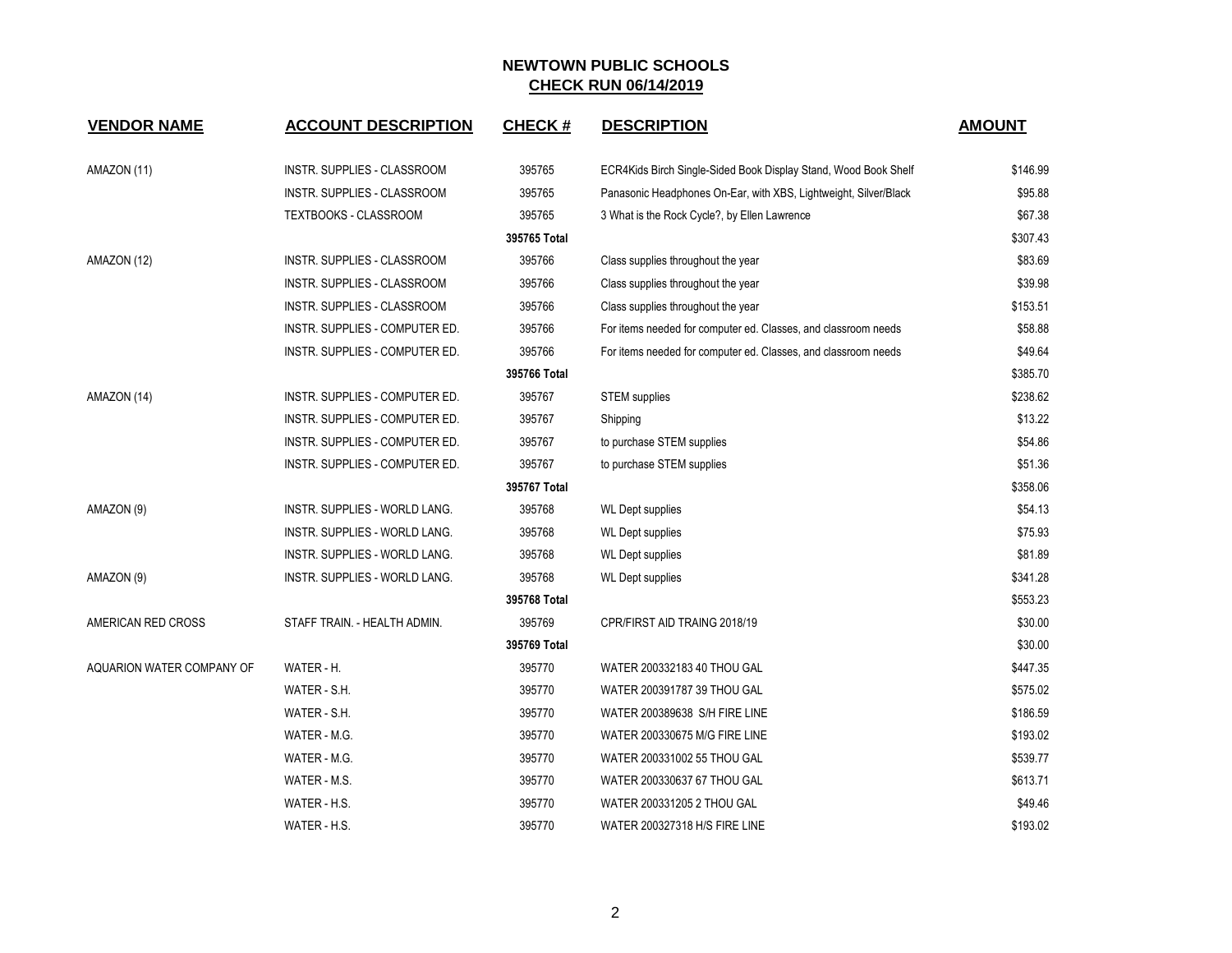| <b>VENDOR NAME</b>         | <b>ACCOUNT DESCRIPTION</b>    | <b>CHECK#</b> | <b>DESCRIPTION</b>                                             | <b>AMOUNT</b> |
|----------------------------|-------------------------------|---------------|----------------------------------------------------------------|---------------|
| AQUARION WATER COMPANY OF  | WATER - H.S.                  | 395770        | WATER 200328345 H/S IRRIGATION                                 | \$221.70      |
|                            | WATER - H.S.                  | 395770        | WATER 200328870 457 THOU GAL                                   | \$3,037.49    |
|                            |                               | 395770 Total  |                                                                | \$6,057.13    |
| ASSOCIATED REFUSE HAULERS  | <b>REFUSE REMOVAL</b>         | 395771        | REFUSE REMOVAL 2018-2019 3RD YEAR OF 5 YEAR BID                | \$8,204.29    |
|                            | <b>REFUSE REMOVAL</b>         | 395771        | CARDBOARD RECYCLING - 2018-2019                                | \$590.00      |
|                            | <b>REFUSE REMOVAL</b>         | 395771        | CARDBOARD RECYCLING - 2018-2019                                | \$60.00       |
|                            | <b>REFUSE REMOVAL</b>         | 395771        | CARDBOARD RECYCLING - 2018-2019                                | \$197.00      |
|                            | <b>REFUSE REMOVAL</b>         | 395771        | CARDBOARD RECYCLING - 2018-2019                                | \$197.00      |
|                            | <b>REFUSE REMOVAL</b>         | 395771        | CARDBOARD RECYCLING - 2018-2019                                | \$118.00      |
|                            | <b>REFUSE REMOVAL</b>         | 395771        | CARDBOARD RECYCLING - 2018-2019                                | \$190.00      |
|                            | <b>REFUSE REMOVAL</b>         | 395771        | CARDBOARD RECYCLING - 2018-2019                                | \$161.00      |
|                            |                               | 395771 Total  |                                                                | \$9,717.29    |
| <b>B&amp;H PHOTO-VIDEO</b> | SUPPLIES - LIBRARY            | 395772        | Projector Bulb for ELP LP 71, Item # PRELPLP71, No S/H charges | \$72.99       |
|                            |                               | 395772 Total  |                                                                | \$72.99       |
| <b>BAGEL DELIGHT</b>       | INSTR. SUPPLIES - CLASSROOM   | 395773        | BAGELS (96908)                                                 | \$140.00      |
|                            |                               | 395773 Total  |                                                                | \$140.00      |
| <b>BERECHID, BRIDGET</b>   | STAFF TRAIN. - SCIENCE        | 395774        | <b>SUPPLIES (97086)</b>                                        | \$19.96       |
|                            |                               | 395774 Total  |                                                                | \$19.96       |
| BERKSHIRE REFRIGERATION S  | <b>REPAIRS - SPORTS</b>       | 395775        | Ref.Repair Inv# 093203 to repair Ic                            | \$180.00      |
|                            | OFF. SUPPLIES - ADMIN.        | 395775        | NEW ICE MACHINE AND STORAGE BIN                                | \$1,000.00    |
|                            | REPAIRS - P.E.                | 395775        | NEW ICE MACHINE AND STORAGE BIN                                | \$2,000.00    |
|                            | INSTR. SUPPLIES - SPORTS      | 395775        |                                                                | \$1,356.00    |
|                            | REPAIRS - CLASSROOM           | 395775        | NEW ICE MACHINE AND BIN                                        | \$900.00      |
|                            | INSTR. SUPPLIES - CLASSROOM   | 395775        |                                                                | \$844.09      |
|                            |                               | 395775 Total  |                                                                | \$6,280.09    |
| BRAND, JOAN L.             | TUTORS - HOMEBOUND            | 395776        | <b>TUTORS - HOMEBOUND</b>                                      | \$285.00      |
|                            | <b>TUTORS - HOMEBOUND</b>     | 395776        | <b>TUTORS - HOMEBOUND</b>                                      | \$237.50      |
|                            |                               | 395776 Total  |                                                                | \$522.50      |
| CANFIELD, CHRISTIAN        | <b>STAFF TRAIN. - SCIENCE</b> | 395777        | <b>SUPPLIES (97086)</b>                                        | \$60.23       |
|                            |                               | 395777 Total  |                                                                | \$60.23       |
| <b>CECA</b>                | MEMBERSHIPS - INFO. TECH.     | 395778        | Membership CECA                                                | \$225.00      |
|                            |                               | 395778 Total  |                                                                | \$225.00      |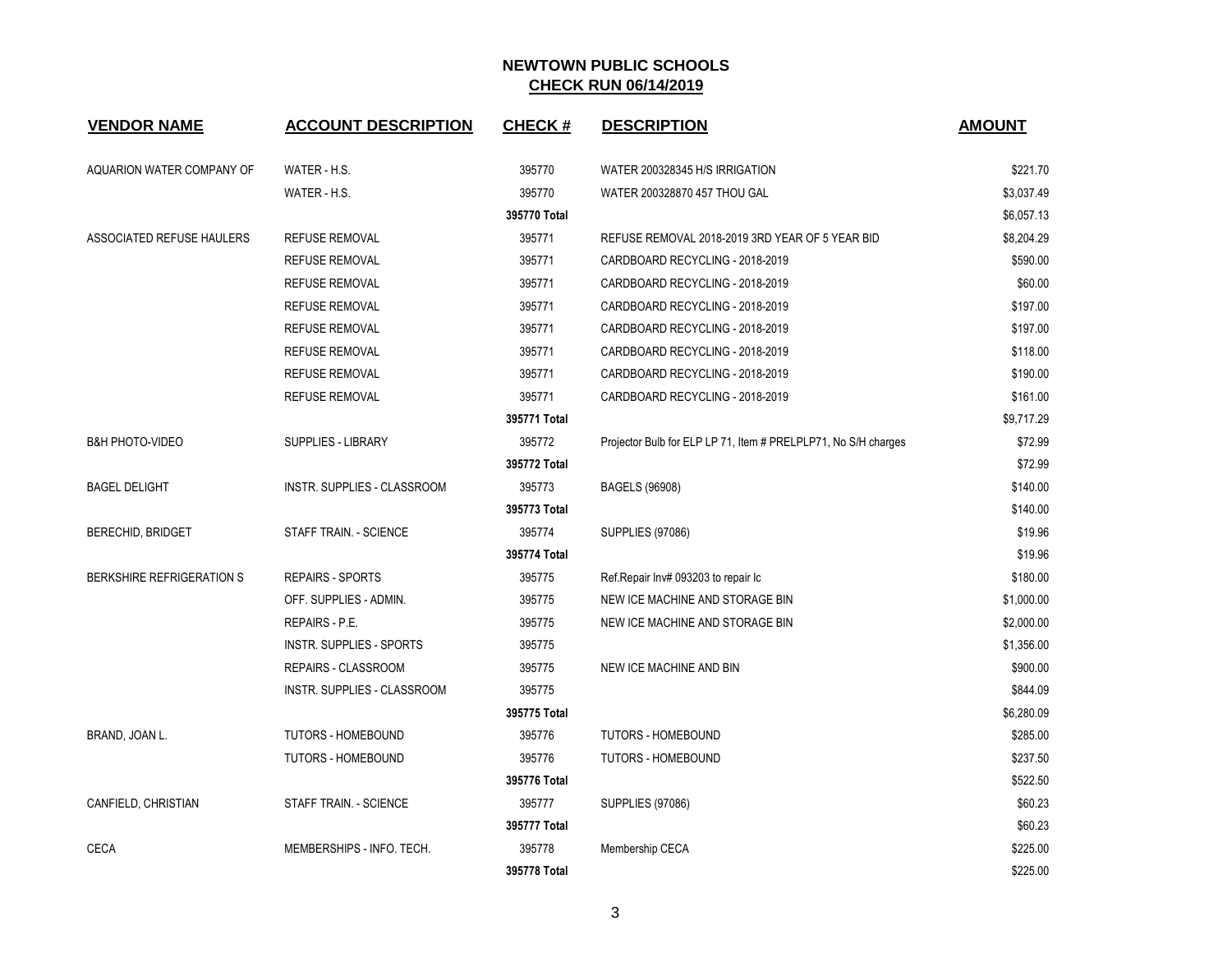| <b>VENDOR NAME</b>               | <b>ACCOUNT DESCRIPTION</b>     | <b>CHECK#</b> | <b>DESCRIPTION</b>                                        | <b>AMOUNT</b> |
|----------------------------------|--------------------------------|---------------|-----------------------------------------------------------|---------------|
| CLARK, EDWARD                    | B&G SUPPLIES - CUSTODIAL       | 395779        | SHOES (90831)                                             | \$150.00      |
|                                  |                                | 395779 Total  |                                                           | \$150.00      |
| CONNEC-TO-TALK                   | PROF. SERV. - PSYCH/MED. EVAL. | 395780        | <b>BT SERVICES</b>                                        | \$1,950.00    |
|                                  | PROF. SERV. - PSYCH/MED. EVAL. | 395780        | <b>BT SERVICES</b>                                        | \$810.00      |
|                                  |                                | 395780 Total  |                                                           | \$2,760.00    |
| <b>CONNECTICUT STAGE SUPPLY</b>  | CONTRACTED SERV. - CLASSRM     | 395781        | For Moving Up Ceremony Stage Rental                       | \$1,125.00    |
|                                  |                                | 395781 Total  |                                                           | \$1,125.00    |
| CONNOR, LAUREN                   | STAFF TRAVEL - PUPIL SERV.     | 395782        | <b>TRAVEL</b>                                             | \$20.01       |
|                                  |                                | 395782 Total  |                                                           | \$20.01       |
| <b>CREATIVE FINANCIAL STAFFI</b> | <b>EXTRA WORK - DISTRICT</b>   | 395783        | STAFFING SERV FOR PAYROLL POSITION                        | \$525.00      |
|                                  |                                | 395783 Total  |                                                           | \$525.00      |
| D'ERAMO, SUZANNE                 | STAFF TRAVEL - SUPER.          | 395784        | <b>TRAVEL SHIPMAN SEMINAR</b>                             | \$124.70      |
|                                  | MEMBERSHIPS - SUPER.           | 395784        | AMER ASSOC MEMBERSHIP                                     | \$195.00      |
|                                  |                                | 395784 Total  |                                                           | \$319.70      |
| DCS PROMOTIONS LLC               | CONTRACTED SERV. - SPORTS      | 395785        | SPORTS (96640)                                            | \$450.75      |
|                                  |                                | 395785 Total  |                                                           | \$450.75      |
| DELTA-T GROUP HARTFORD IN        | EXTRA WORK - NURSES M.S.       | 395786        | WASHINGTON DC FIELD TRIP NURSES                           | \$2,193.75    |
|                                  |                                | 395786 Total  |                                                           | \$2,193.75    |
| DEVEREUX CONNECTICUT             | TUITION - OUT-OF-DISTRICT      | 395787        | TUITION - OUT-OF-DISTRICT                                 | \$6,581.40    |
|                                  |                                | 395787 Total  |                                                           | \$6,581.40    |
| <b>EBSCO SUBSCRIPTION S</b>      | <b>SUPPLIES - LIBRARY</b>      | 395788        | Subscription for 4 magazines                              | \$105.71      |
|                                  |                                | 395788 Total  |                                                           | \$105.71      |
| <b>EDADVANCE</b>                 | TRANS. - OUT-OF-DISTRICT       | 395789        | TRANSP MAY 2019                                           | \$105,874.17  |
|                                  |                                | 395789 Total  |                                                           | \$105,874.17  |
| ERGONOMIC GROUP, INC.            | TECH. SOFTWARE - INFO. TECH.   | 395790        | Due June                                                  | \$1,502.94    |
|                                  | REPAIRS - INFO. TECH.          | 395790        | FQ1581454-1 Support for Forti-Analyzer - Coterm 1581454-1 | \$633.02      |
|                                  |                                | 395790 Total  |                                                           | \$2,135.96    |
| <b>ESPITEE, KRISTEN</b>          | STAFF TRAVEL - PUPIL SERV.     | 395791        | <b>TRAVEL</b>                                             | \$46.81       |
|                                  |                                | 395791 Total  |                                                           | \$46.81       |
| EVERSOURCE (ELEC-BOE)            | ELECTRICITY - S.H.             | 395792        | ELEC 51466947041 38,297 KWH                               | \$8,523.59    |
|                                  | ELECTRICITY - HOM.             | 395792        | ELEC 51844633024 46,080. KWH                              | \$8,419.66    |
|                                  | ELECTRICITY - RIS.             | 395792        | ELEC 51324453075 81,946. KWH                              | \$17,696.32   |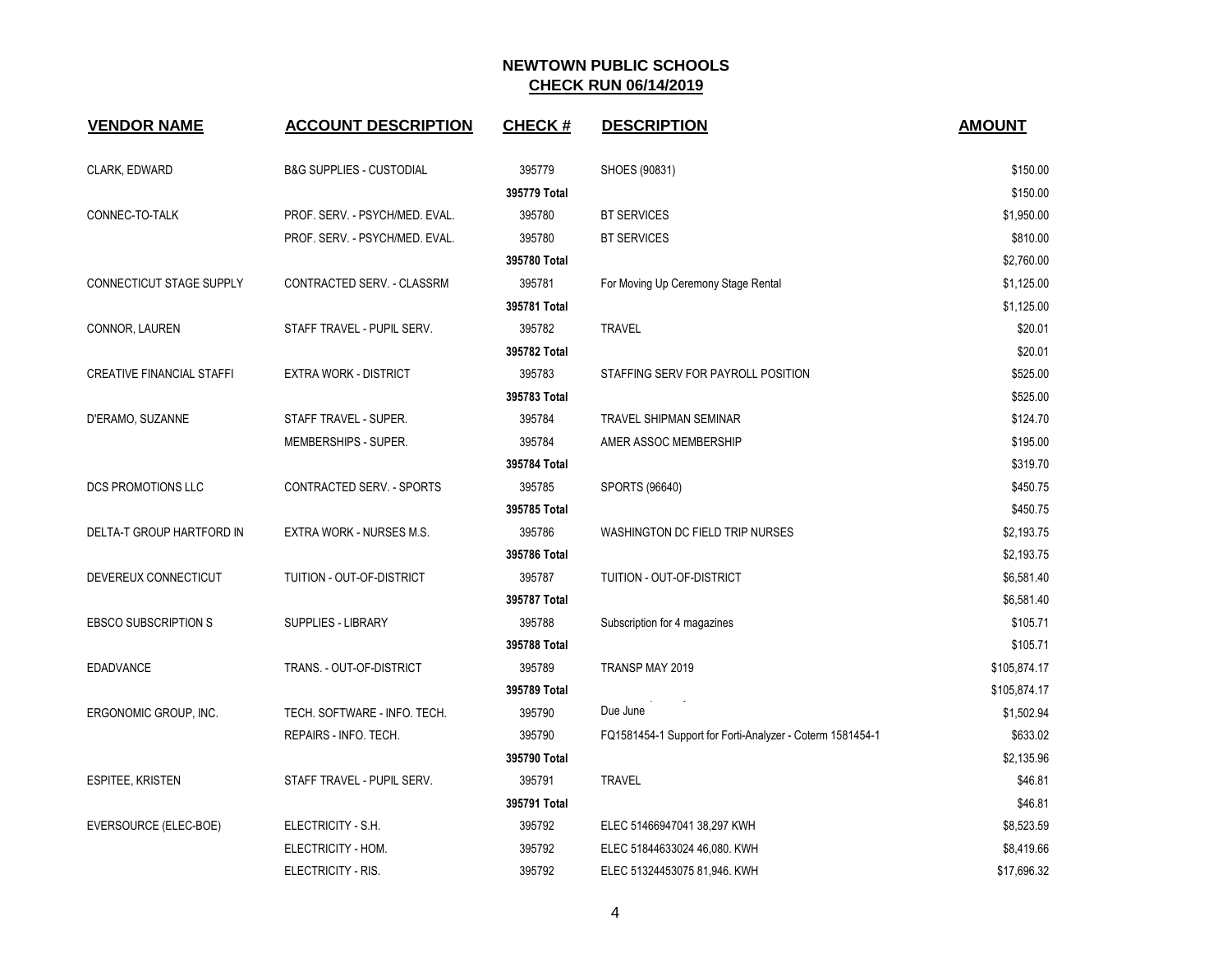| <b>VENDOR NAME</b>         | <b>ACCOUNT DESCRIPTION</b>       | <b>CHECK#</b> | <b>DESCRIPTION</b>                            | <b>AMOUNT</b> |
|----------------------------|----------------------------------|---------------|-----------------------------------------------|---------------|
| EVERSOURCE (ELEC-BOE)      | ELECTRICITY - H.S.               | 395792        | ELEC 51356633040 1. KWH                       | \$46.43       |
|                            | ELECTRICITY - H.S.               | 395792        | ELEC 51418253076 386,640. KWH                 | \$60,833.06   |
|                            |                                  | 395792 Total  |                                               | \$95,519.06   |
| EVERSOURCE (GAS-BOE)       | PROPANE & NATURAL GAS - HAW.     | 395793        | GAS 57890556004 18.1 CCF                      | \$1,219.34    |
|                            | PROPANE & NATURAL GAS - S.H.     | 395793        | GAS 57914087044 60.3 CCF                      | \$2,766.84    |
|                            | PROPANE & NATURAL GAS - M.G.     | 395793        | GAS 57511457020 34.2 CCF                      | \$2,137.39    |
|                            | PROPANE & NATURAL GAS - RIS.     | 395793        | GAS 57410220032 155.2 CCF                     | \$5,613.49    |
|                            | PROPANE & NATURAL GAS - RIS.     | 395793        | GAS 57526160064 6.1 CCF                       | \$314.25      |
|                            | PROPANE & NATURAL GAS - M.S.     | 395793        | GAS 57201350022 61.9 CCF                      | \$3,622.34    |
|                            | PROPANE & NATURAL GAS - H.S.     | 395793        | GAS 294.5 CCF                                 | \$12,245.48   |
|                            | PROPANE & NATURAL GAS - H.S.     | 395793        | GAS 57379855042 240. CCF                      | \$387.89      |
|                            |                                  | 395793 Total  |                                               | \$28,307.02   |
| <b>FRONTIER</b>            | <b>TELEPHONE &amp; CABLE</b>     | 395794        | TELEPHONE SERV 2018/19                        | \$689.64      |
|                            |                                  | 395794 Total  |                                               | \$689.64      |
| <b>FRONTIER</b>            | <b>TELEPHONE &amp; CABLE</b>     | 395795        | TELEPHONE SERV 2018/19                        | \$2,037.77    |
|                            |                                  | 395795 Total  |                                               | \$2,037.77    |
| <b>FRONTIER</b>            | <b>TELEPHONE &amp; CABLE</b>     | 395796        | TELEPHONE SERV 2018/19                        | \$70.30       |
|                            |                                  | 395796 Total  |                                               | \$70.30       |
| HARTFORD HEALTHCARE        | PROF. SERV. - PSYCH/MED. EVAL.   | 395797        | PROF. SERV. - PSYCH/MED. EVAL.                | \$150.00      |
|                            |                                  | 395797 Total  |                                               | \$150.00      |
| HUGH'S MECHANICAL EQUIPME  | PROF. SERV. - B. & G.            | 395798        | UNDERGROUND TANK INSPECTIONS (BILLED MONTHLY) | \$1,350.00    |
|                            | PROF. SERV. - B. & G.            | 395798        | UNDERGROUND TANK INSPECTIONS (BILLED MONTHLY) | \$1,350.00    |
|                            |                                  | 395798 Total  |                                               | \$2,700.00    |
| HUNTINGTON PAINT & WALLPA  | <b>B&amp;G SUPPLIES - MAINT.</b> | 395799        | PAINT NEW OFFICE - C.O.                       | \$189.48      |
|                            |                                  | 395799 Total  |                                               | \$189.48      |
| <b>IRENE'S FLOWER SHOP</b> | CONTRACTED SERV. - CLASSRM       | 395800        | Moving Up Flowers, balloons for Moving up     | \$378.95      |
|                            |                                  | 395800 Total  |                                               | \$378.95      |
| KENNEDY, ALEXANDRA         | STAFF TRAVEL - PUPIL SERV.       | 395801        | <b>TRAVEL</b>                                 | \$23.78       |
|                            |                                  | 395801 Total  |                                               | \$23.78       |
| MACGILL, WILLIAM & C       | MEDICAL SUPPLIES - M.S.          | 395802        | <b>Funds for Medical Supplies</b>             | \$265.53      |
|                            |                                  | 395802 Total  |                                               | \$265.53      |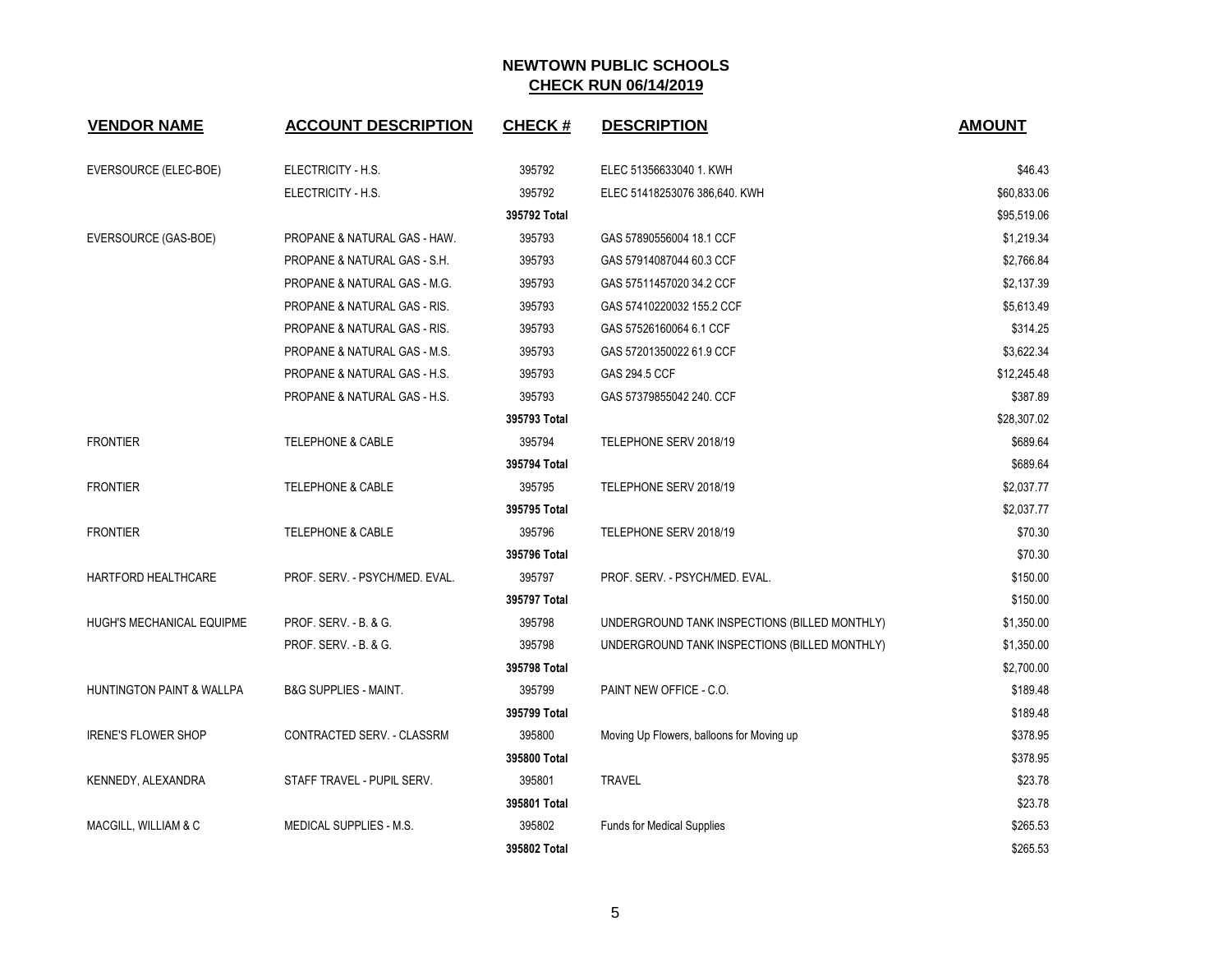| <b>VENDOR NAME</b>      | <b>ACCOUNT DESCRIPTION</b>          | <b>CHECK#</b> | <b>DESCRIPTION</b>                        | <b>AMOUNT</b> |
|-------------------------|-------------------------------------|---------------|-------------------------------------------|---------------|
| MAGNAKLEEN SERVICES LLC | <b>B&amp;G SUPPLIES - CUSTODIAL</b> | 395803        | MOP / RUG SERVICE - ALL SCHOOLS 2018-2019 | \$36.00       |
|                         | <b>B&amp;G SUPPLIES - CUSTODIAL</b> | 395803        | MOP / RUG SERVICE - ALL SCHOOLS 2018-2019 | \$201.00      |
|                         | <b>B&amp;G SUPPLIES - CUSTODIAL</b> | 395803        | MOP / RUG SERVICE - ALL SCHOOLS 2018-2019 | \$26.00       |
|                         | <b>B&amp;G SUPPLIES - CUSTODIAL</b> | 395803        | MOP / RUG SERVICE - ALL SCHOOLS 2018-2019 | \$134.50      |
|                         | <b>B&amp;G SUPPLIES - CUSTODIAL</b> | 395803        | MOP / RUG SERVICE - ALL SCHOOLS 2018-2019 | \$166.50      |
|                         | <b>B&amp;G SUPPLIES - CUSTODIAL</b> | 395803        | MOP / RUG SERVICE - ALL SCHOOLS 2018-2019 | \$56.50       |
|                         | <b>B&amp;G SUPPLIES - CUSTODIAL</b> | 395803        | MOP / RUG SERVICE - ALL SCHOOLS 2018-2019 | \$26.00       |
|                         | <b>B&amp;G SUPPLIES - CUSTODIAL</b> | 395803        | MOP / RUG SERVICE - ALL SCHOOLS 2018-2019 | \$18.00       |
|                         | <b>B&amp;G SUPPLIES - CUSTODIAL</b> | 395803        | MOP / RUG SERVICE - ALL SCHOOLS 2018-2019 | \$47.15       |
|                         | <b>B&amp;G SUPPLIES - CUSTODIAL</b> | 395803        | MOP / RUG SERVICE - ALL SCHOOLS 2018-2019 | \$60.65       |
|                         | <b>B&amp;G SUPPLIES - CUSTODIAL</b> | 395803        | MOP / RUG SERVICE - ALL SCHOOLS 2018-2019 | \$28.25       |
|                         | <b>B&amp;G SUPPLIES - CUSTODIAL</b> | 395803        | MOP / RUG SERVICE - ALL SCHOOLS 2018-2019 | \$33.80       |
|                         | <b>B&amp;G SUPPLIES - CUSTODIAL</b> | 395803        | MOP / RUG SERVICE - ALL SCHOOLS 2018-2019 | \$21.50       |
|                         | <b>B&amp;G SUPPLIES - CUSTODIAL</b> | 395803        | MOP / RUG SERVICE - ALL SCHOOLS 2018-2019 | \$30.65       |
|                         | <b>B&amp;G SUPPLIES - CUSTODIAL</b> | 395803        | MOP / RUG SERVICE - ALL SCHOOLS 2018-2019 | \$125.10      |
|                         | <b>B&amp;G SUPPLIES - CUSTODIAL</b> | 395803        | MOP / RUG SERVICE - ALL SCHOOLS 2018-2019 | \$47.15       |
|                         | <b>B&amp;G SUPPLIES - CUSTODIAL</b> | 395803        | MOP / RUG SERVICE - ALL SCHOOLS 2018-2019 | \$60.65       |
|                         | <b>B&amp;G SUPPLIES - CUSTODIAL</b> | 395803        | MOP / RUG SERVICE - ALL SCHOOLS 2018-2019 | \$28.25       |
|                         | <b>B&amp;G SUPPLIES - CUSTODIAL</b> | 395803        | MOP / RUG SERVICE - ALL SCHOOLS 2018-2019 | \$33.80       |
|                         | <b>B&amp;G SUPPLIES - CUSTODIAL</b> | 395803        | MOP / RUG SERVICE - ALL SCHOOLS 2018-2019 | \$21.50       |
|                         | <b>B&amp;G SUPPLIES - CUSTODIAL</b> | 395803        | MOP / RUG SERVICE - ALL SCHOOLS 2018-2019 | \$30.65       |
|                         | <b>B&amp;G SUPPLIES - CUSTODIAL</b> | 395803        | MOP / RUG SERVICE - ALL SCHOOLS 201       | \$125.10      |
|                         |                                     | 395803 Total  |                                           | \$1,358.70    |
| MASON W.B. INC.         | OTHER SUPPLIES - STAFF DEVELOP.     | 395804        | <b>SUPPLIES (96879)</b>                   | \$92.35       |
|                         | OFF. SUPPLIES - BUS. SERV.          | 395804        | <b>SUPPLIES 2018/19</b>                   | \$66.99       |
|                         | OFF. SUPPLIES - BUS. SERV.          | 395804        | <b>SUPPLIES 2018/19</b>                   | \$67.05       |
|                         | OFF. SUPPLIES - BUS. SERV.          | 395804        | <b>SUPPLIES 2018/19</b>                   | \$12.99       |
|                         | OFF. SUPPLIES - BUS. SERV.          | 395804        | COFFEE 20081/19                           | \$50.96       |
|                         | OFF. SUPPLIES - BUS. SERV.          | 395804        | <b>WATER 2018/19</b>                      | \$59.90       |
|                         | OFF. SUPPLIES - BUS. SERV.          | 395804        | <b>SUPPLIES 2018/19</b>                   | (\$23.99)     |
|                         | OFF. SUPPLIES - BUS. SERV.          | 395804        | <b>SUPPLIES 2018/19</b>                   | \$23.99       |
|                         | OFF. SUPPLIES - BUS. SERV.          | 395804        | <b>SUPPLIES 2018/19</b>                   | \$20.97       |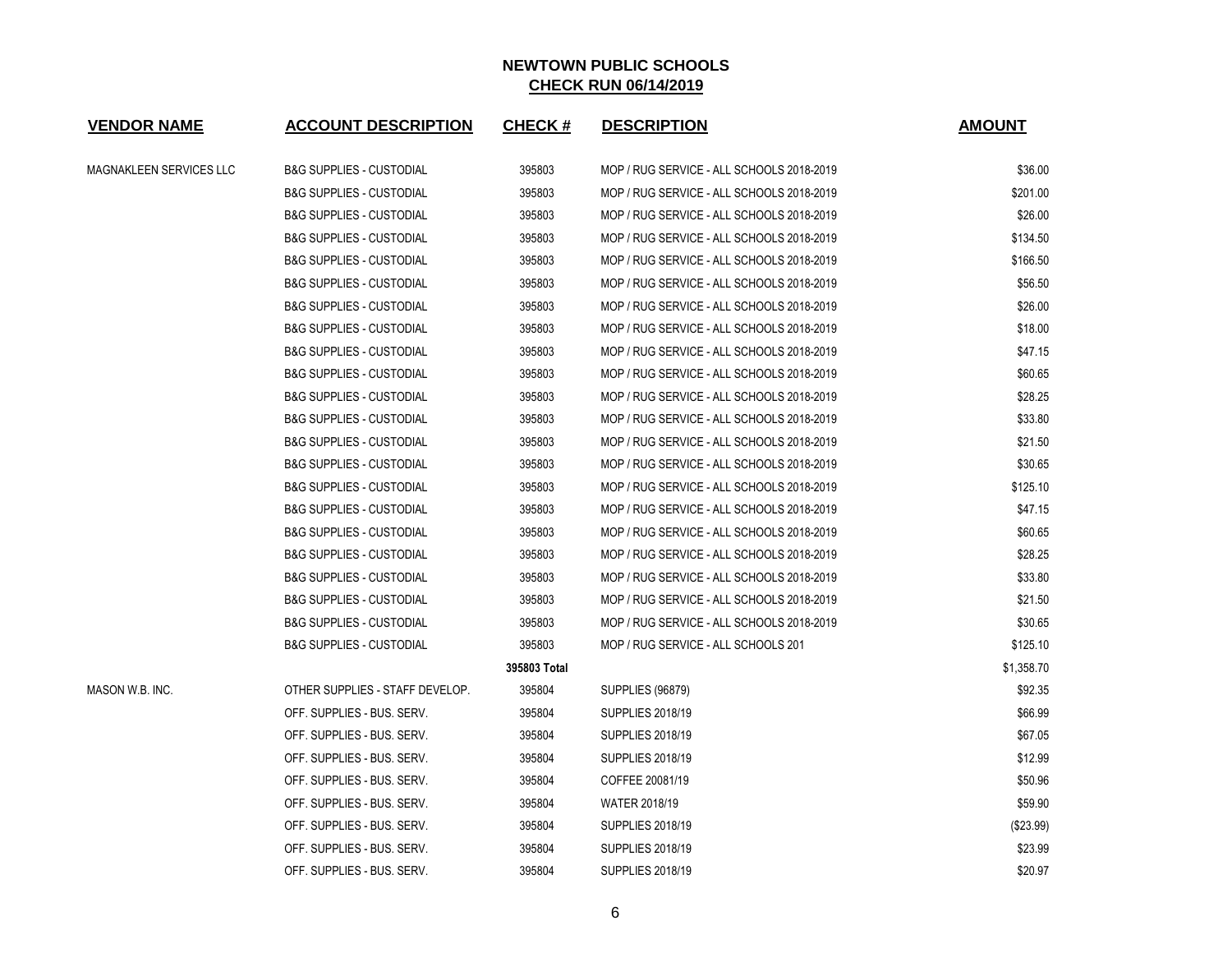| <b>VENDOR NAME</b>         | <b>ACCOUNT DESCRIPTION</b>           | <b>CHECK#</b> | <b>DESCRIPTION</b>                                            | <b>AMOUNT</b> |
|----------------------------|--------------------------------------|---------------|---------------------------------------------------------------|---------------|
| MASON W.B. INC.            | OFF. SUPPLIES - BUS. SERV.           | 395804        | <b>SUPPLIES 2018/19</b>                                       | \$12.39       |
|                            | OFF. SUPPLIES - BUS. SERV.           | 395804        | <b>SUPPLIES 2018/19</b>                                       | \$23.99       |
|                            | OFF. SUPPLIES - ELEM.                | 395804        | Item#DBL561200 Desktop Reference System                       | \$75.29       |
|                            | OFF. SUPPLIES - ELEM.                | 395804        | for Office Supplies for Health Offices                        | \$36.12       |
|                            | <b>INSTR. SUPPLIES - WORLD LANG.</b> | 395804        | WL Dept. supplies                                             | \$103.24      |
|                            | EQUIPMENT - DISTRICT FURNITURE       | 395804        | CENTRAL OFFICE FURNITURE                                      | \$69.00       |
|                            | EQUIPMENT - DISTRICT FURNITURE       | 395804        | CENTRAL OFFICE FURNITURE                                      | \$207.00      |
|                            | OFF. SUPPLIES - PUPIL SERV.          | 395804        | 3 BASYX CHAIRS BSX-VL521VA10                                  | \$387.00      |
|                            | INSTR. SUPPLIES - TRANSITION         | 395804        | <b>ESY SUPPLIES FOR TRANSITION CLASS</b>                      | \$155.98      |
|                            |                                      | 395804 Total  |                                                               | \$1,441.22    |
| <b>MASTRI BUILDERS LLC</b> | <b>B&amp;G CONTRACTED SERV.</b>      | 395805        | work done at central office                                   | \$3,300.00    |
|                            |                                      | 395805 Total  |                                                               | \$3,300.00    |
| MCFADDEN, BETTY            | STAFF TRAIN. - ADMIN.                | 395806        | reimbursement for food and supplies for Para Lunch and Learn, | \$77.74       |
|                            |                                      | 395806 Total  |                                                               | \$77.74       |
| MELIORA ACADEMY INC.       | TUITION - OUT-OF-DISTRICT            | 395807        | <b>TUITION - OUT-OF-DISTRICT</b>                              | \$13,911.00   |
|                            |                                      | 395807 Total  |                                                               | \$13,911.00   |
| MEYER WILLIAM B.INC.       | OFF. SUPPLIES - PUPIL SERV.          | 395808        | <b>RECORDS STORAGE</b>                                        | \$96.31       |
|                            |                                      | 395808 Total  |                                                               | \$96.31       |
| <b>MITCHELL</b>            | <b>FUEL FOR VEHICLES - TRANS.</b>    | 395809        | PROPANE 1320.8 GAS                                            | \$1,703.83    |
|                            | FUEL FOR VEHICLES - TRANS.           | 395809        | PROPANE 500. GAS                                              | \$645.00      |
|                            | FUEL FOR VEHICLES - TRANS.           | 395809        | PROPANE 1200. GAS                                             | \$1,548.00    |
|                            | <b>FUEL FOR VEHICLES - TRANS.</b>    | 395809        | PROPANE 600. GAS                                              | \$774.00      |
|                            | FUEL FOR VEHICLES - TRANS.           | 395809        | PROPANE 700.1 GAS                                             | \$903.13      |
|                            | FUEL FOR VEHICLES - TRANS.           | 395809        | PROPANE 1137.6 GAS                                            | \$1,467.50    |
|                            | <b>FUEL FOR VEHICLES - TRANS.</b>    | 395809        | PROPANE 800. GAS                                              | \$1,032.00    |
|                            | FUEL FOR VEHICLES - TRANS.           | 395809        | PROPANE 1350. GAS                                             | \$1,741.50    |
|                            | FUEL FOR VEHICLES - TRANS.           | 395809        | PROPANE 500. GAS                                              | \$645.00      |
|                            |                                      | 395809 Total  |                                                               | \$10,459.96   |
| MONROE ELECTRIC LLC        | REPAIRS - BUS, SERV.                 | 395810        | <b>NEW CAT 6 NETWORK LINES</b>                                | \$1,095.00    |
|                            | REPAIRS - BUS. SERV.                 | 395810        | ADDITIONAL PATCH PANEL                                        | \$165.00      |
|                            |                                      | 395810 Total  |                                                               | \$1,260.00    |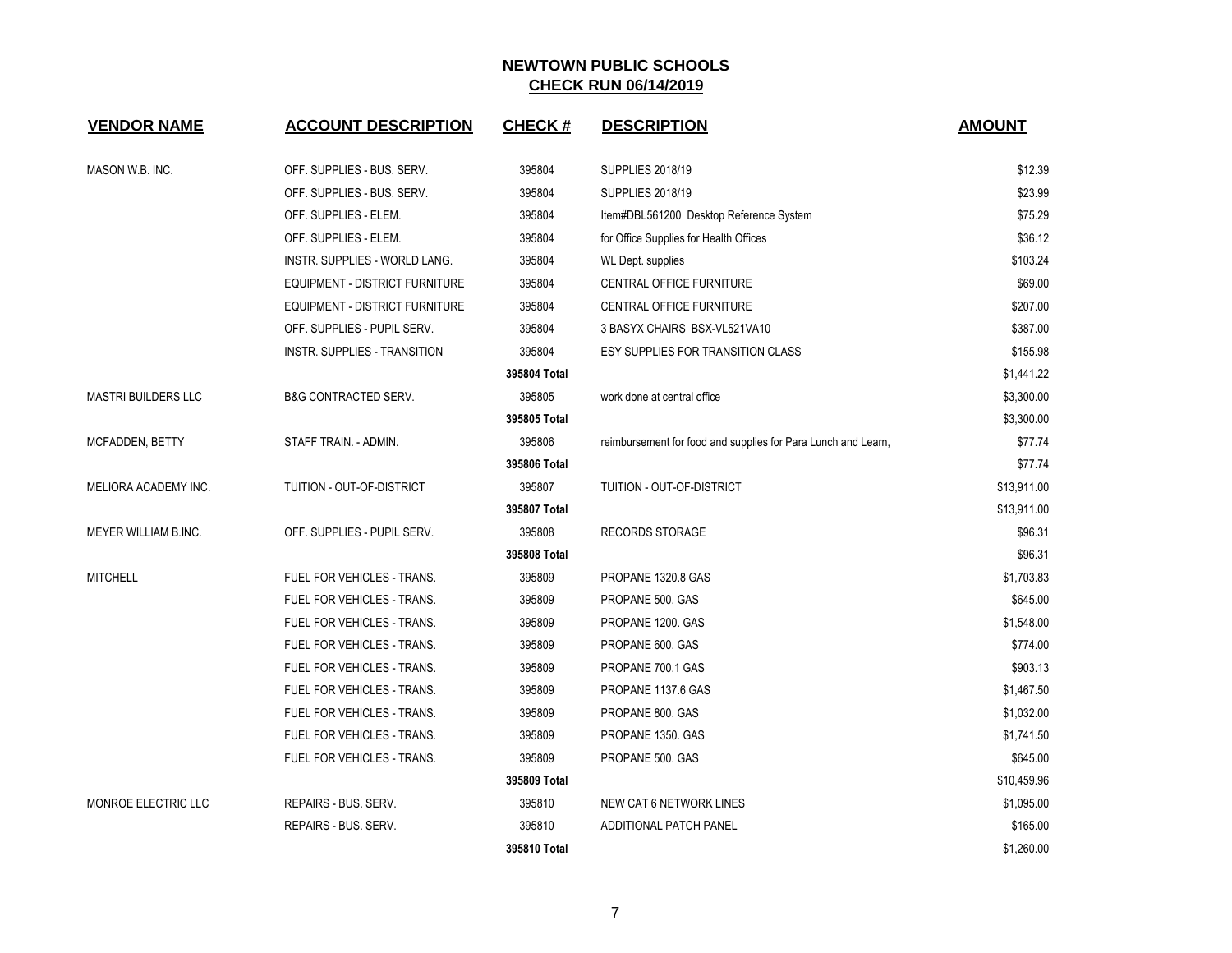| <b>VENDOR NAME</b>     | <b>ACCOUNT DESCRIPTION</b>       | <b>CHECK#</b> | <b>DESCRIPTION</b>                                            | <b>AMOUNT</b> |
|------------------------|----------------------------------|---------------|---------------------------------------------------------------|---------------|
| <b>MORETTI, CHRIS</b>  | OFF. SUPPLIES - ADMIN.           | 395811        | OFFICE DECORE                                                 | \$20.97       |
|                        | <b>TEXTBOOKS - CLASSROOM</b>     | 395811        | <b>BOOKS</b>                                                  | \$105.60      |
|                        | <b>TEXTBOOKS - CLASSROOM</b>     | 395811        | <b>BOOKS</b>                                                  | \$79.20       |
|                        | TEXTBOOKS - CLASSROOM            | 395811        | <b>BOOKS</b>                                                  | \$290.40      |
|                        | <b>TEXTBOOKS - CLASSROOM</b>     | 395811        | <b>BOOKS</b>                                                  | \$158.40      |
|                        |                                  | 395811 Total  |                                                               | \$654.57      |
| NEWTOWN CULINARY DEPT. | INSTR. SUPPLIES - CLASSROOM      | 395812        | SENIOR GRADUATION LUNCHEON                                    | \$460.00      |
|                        |                                  | 395812 Total  |                                                               | \$460.00      |
| NEWTOWN FOOD SERVICES  | MEDICAL SUPPLIES - H.S.          | 395813        | SALINE CRACKERS FOR HEALTH OFFICE                             | \$16.50       |
|                        | CONTRACTED SERV. - GUIDANCE      | 395813        | SENIORS DIPLOMA PICK UP LUNCHEON                              | \$2,800.00    |
|                        |                                  | 395813 Total  |                                                               | \$2,816.50    |
| NEWTOWN HARDWARE       | <b>B&amp;G SUPPLIES - MAINT.</b> | 395814        | MISC MAINT SUPPLIES - MONTH OF MAY                            | \$58.81       |
|                        | <b>B&amp;G SUPPLIES - MAINT.</b> | 395814        | MISC MAINT SUPPLIES - MONTH OF MAY                            | \$9.88        |
|                        | <b>B&amp;G SUPPLIES - MAINT.</b> | 395814        | MISC MAINT SUPPLIES - MONTH OF MAY                            | \$21.11       |
|                        | <b>B&amp;G SUPPLIES - MAINT.</b> | 395814        | MISC MAINT SUPPLIES - MONTH OF MAY                            | \$40.27       |
|                        | <b>B&amp;G SUPPLIES - MAINT.</b> | 395814        | MISC MAINT SUPPLIES - MONTH OF MAY                            | \$38.56       |
|                        | <b>B&amp;G SUPPLIES - MAINT.</b> | 395814        | MISC MAINT SUPPLIES - MONTH OF MAY                            | \$15.34       |
|                        | <b>B&amp;G SUPPLIES - MAINT.</b> | 395814        | MISC MAINT SUPPLIES - MONTH OF MAY                            | \$45.23       |
|                        | <b>B&amp;G SUPPLIES - MAINT.</b> | 395814        | MISC MAINT SUPPLIES - MONTH OF MAY                            | \$17.09       |
|                        | <b>B&amp;G SUPPLIES - MAINT.</b> | 395814        | MISC MAINT SUPPLIES - MONTH OF MAY                            | \$47.68       |
|                        | <b>B&amp;G SUPPLIES - MAINT.</b> | 395814        | MISC MAINT SUPPLIES - MONTH OF MAY                            | \$40.49       |
|                        | <b>B&amp;G SUPPLIES - MAINT.</b> | 395814        | MISC MAINT SUPPLIES - MONTH OF MAY                            | \$23.36       |
|                        | <b>B&amp;G SUPPLIES - MAINT.</b> | 395814        | MISC MAINT SUPPLIES - MONTH OF MAY                            | \$8.09        |
|                        | <b>B&amp;G SUPPLIES - MAINT.</b> | 395814        | MISC MAINT SUPPLIES - MONTH OF MAY                            | \$14.38       |
|                        | <b>B&amp;G SUPPLIES - MAINT.</b> | 395814        | MISC MAINT SUPPLIES - MONTH OF MAY                            | \$6.74        |
|                        |                                  | 395814 Total  |                                                               | \$387.03      |
| NEWTOWN MIDDLE SCHOO   | CONTRACTED SERV. - CLASSRM       | 395815        | for dinner for guests between Moving Up Ceremonies.           | \$240.00      |
|                        |                                  | 395815 Total  |                                                               | \$240.00      |
| NOLTE, ROBERT J.       | <b>STAFF TRAVEL - MUSIC</b>      | 395816        | for travel reimbersement to CMEA Conference on April 11, 2019 | \$56.93       |
|                        |                                  | 395816 Total  |                                                               | \$56.93       |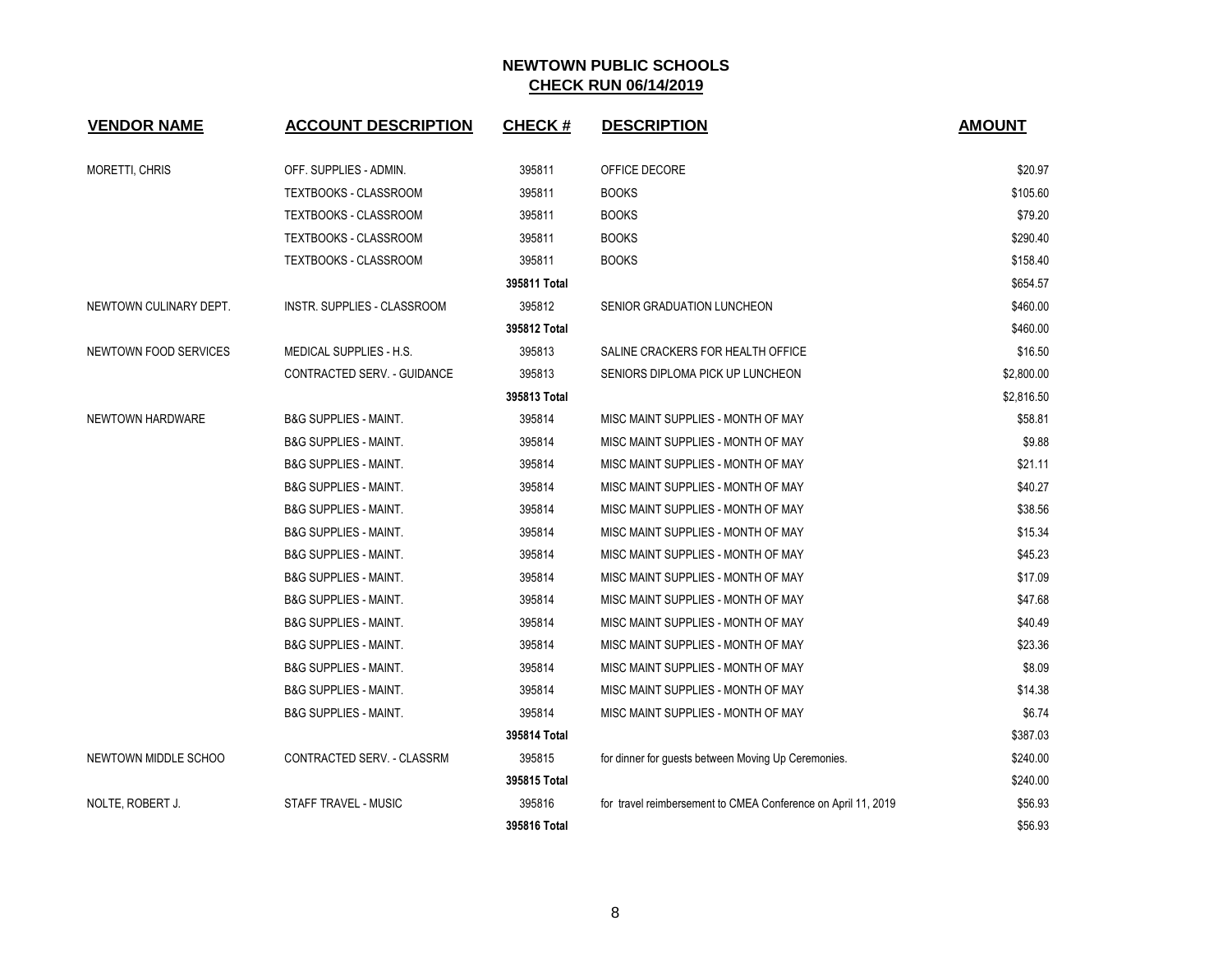| <b>VENDOR NAME</b>               | <b>ACCOUNT DESCRIPTION</b>          | <b>CHECK#</b> | <b>DESCRIPTION</b>                                | <b>AMOUNT</b> |
|----------------------------------|-------------------------------------|---------------|---------------------------------------------------|---------------|
| ON-SITE SHREDDING                | OFF. SUPPLIES - ADMIN.              | 395817        | Shredding services for the 2018-2019 school year. | \$27.50       |
|                                  | OFF. SUPPLIES - ADMIN.              | 395817        | Shredding services for the 2018-2019 school year. | \$30.00       |
|                                  | OFF. SUPPLIES - ADMIN.              | 395817        | Shredding services for the 2018-2019 school year. | \$30.00       |
|                                  | INSTR. SUPPLIES - CLASSROOM         | 395817        | Shredding services for the 2018-2019 school year. | \$30.00       |
|                                  | INSTR. SUPPLIES - CLASSROOM         | 395817        | Shredding services for the 2018-2019 school year. | \$27.50       |
|                                  |                                     | 395817 Total  |                                                   | \$145.00      |
| ONYX ASSET SERVICES GROUP        | ELECTRICITY - RIS.                  | 395818        | ELEC 122,339.81 KWH                               | \$7,438.26    |
|                                  | ELECTRICITY - RIS.                  | 395818        | ELEC 78,920.19 KWH                                | \$4,798.35    |
|                                  |                                     | 395818 Total  |                                                   | \$12,236.61   |
| OSTAR, CATHY                     | STAFF TRAVEL - CLASSROOM            | 395819        | TRAVEL COUNSELOR OPEN HOUSE & TRAIN               | \$67.84       |
|                                  |                                     | 395819 Total  |                                                   | \$67.84       |
| POWERSCHOOL GROUP LLC            | CONTRACTED SERV. - INFO. TECH.      | 395820        | EFINACE PLUS FUND ACCTGMANEMENT IMPLENTATION T&M  | \$1,470.00    |
|                                  |                                     | 395820 Total  |                                                   | \$1,470.00    |
| QUILL CORPORATION                | INSTR. SUPPLIES - CLASSROOM         | 395821        | Encumber for supplies                             | \$296.87      |
|                                  |                                     | 395821 Total  |                                                   | \$296.87      |
| RODRIGUEZ, FELIX                 | <b>B&amp;G SUPPLIES - CUSTODIAL</b> | 395822        | SHOES (90831)                                     | \$150.00      |
|                                  |                                     | 395822 Total  |                                                   | \$150.00      |
| RYAN, TRACY                      | STAFF TRAVEL - PUPIL SERV.          | 395823        | <b>TRAVEL</b>                                     | \$83.52       |
|                                  |                                     | 395823 Total  |                                                   | \$83.52       |
| RZ DESIGN ASSOCIATES INC.        | PROF. SERV. - B. & G.               | 395824        | PROF ENG SERV S/H NOT CONTROL                     | \$1,980.00    |
|                                  |                                     | 395824 Total  |                                                   | \$1,980.00    |
| SCHOOL HEALTH CORPOR             | MEDICAL SUPPLIES - ELEM.            | 395825        | for Medical Supplies                              | \$487.09      |
|                                  | MEDICAL SUPPLIES - ELEM.            | 395825        | for Medical Supplies                              | \$356.74      |
|                                  | MEDICAL SUPPLIES - H.S.             | 395825        | for Medical Supplies                              | \$439.44      |
|                                  | <b>MEDICAL SUPPLIES - H.S.</b>      | 395825        | for Medical Supplies                              | \$172.44      |
|                                  | MEDICAL SUPPLIES - H.S.             | 395825        | for Medical Supplies                              | \$212.49      |
|                                  | MEDICAL SUPPLIES - H.S.             | 395825        | for Medical Supplies                              | \$708.42      |
|                                  |                                     | 395825 Total  |                                                   | \$2,376.62    |
| SCHOOL NURSE SUPPLY INC          | <b>MEDICAL SUPPLIES - ELEM.</b>     | 395826        | Misc Office Supplies (see attached list)          | \$139.64      |
|                                  |                                     | 395826 Total  |                                                   | \$139.64      |
| <b>SCHOOL PUBLICATIONS COMPA</b> | PRINTING - ENGLISH                  | 395827        | Hawkeye and Graduation edition Printing           | \$1,013.20    |
|                                  |                                     | 395827 Total  |                                                   | \$1,013.20    |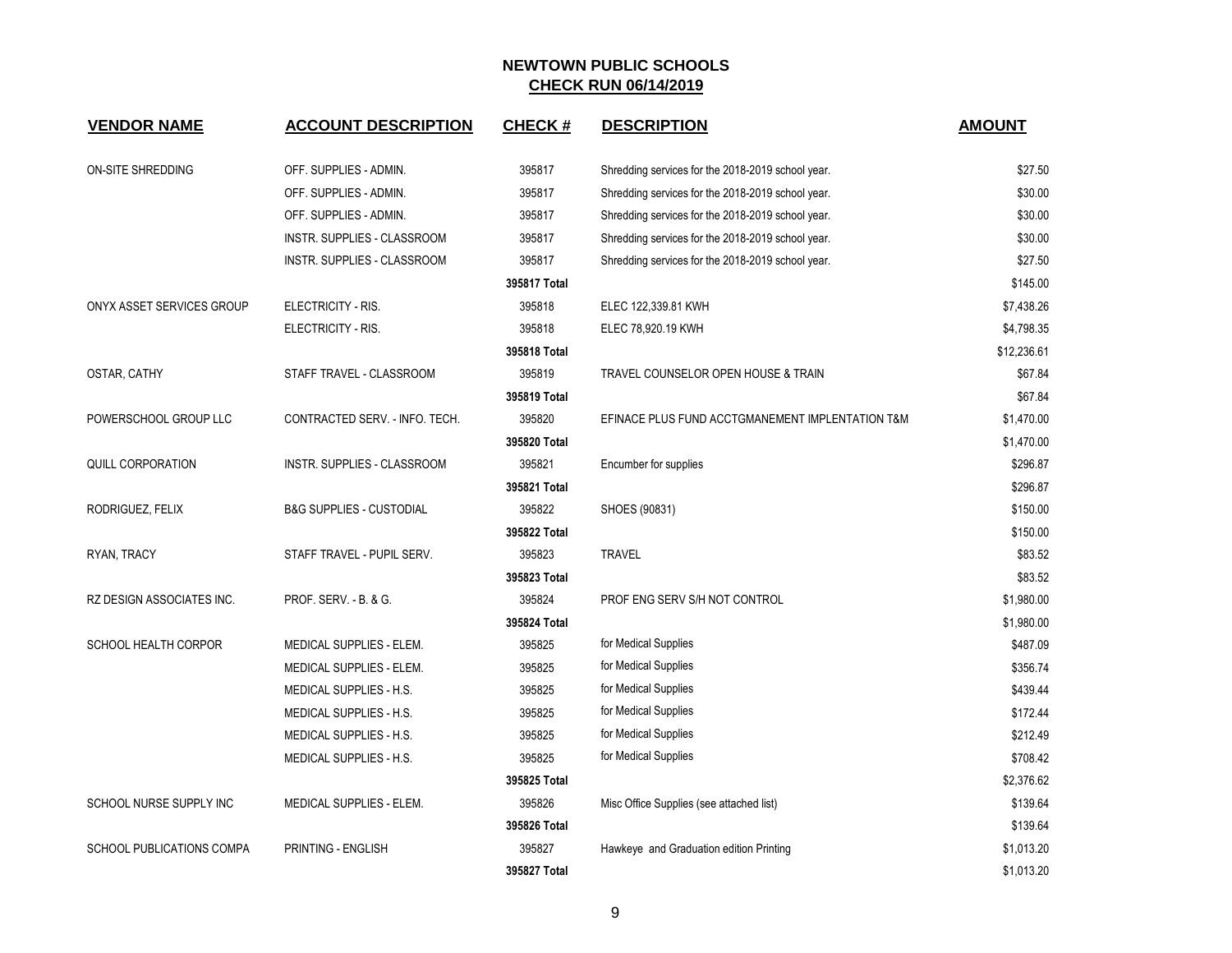| <b>VENDOR NAME</b>          | <b>ACCOUNT DESCRIPTION</b>      | <b>CHECK#</b> | <b>DESCRIPTION</b>                                      | <b>AMOUNT</b> |
|-----------------------------|---------------------------------|---------------|---------------------------------------------------------|---------------|
| <b>SECURE ECO SHRED</b>     | INSTR. SUPPLIES - CLASSROOM     | 395828        | for monthly shredding contract July 2018 - June 2019    | \$35.00       |
|                             |                                 | 395828 Total  |                                                         | \$35.00       |
| SOUTHBURY PRINTING C        | PRINTING - ADMIN.               | 395829        | <b>GRADUATION PROGRAMS</b>                              | \$806.93      |
|                             | CONTRACTED SERV. - CLASSRM      | 395829        | For Moving up-programsFree ship                         | \$462.81      |
|                             | OFF. SUPPLIES - BUS. SERV.      | 395829        | 1000 LETTERHEAD OFFICE OF THE SUPERITNDENT 2/0          | \$219.83      |
|                             | OFF. SUPPLIES - PUPIL SERV.     | 395829        | STATIONARY FOR PUPIL SERVICES                           | \$479.68      |
|                             |                                 | 395829 Total  |                                                         | \$1,969.25    |
| SPEECH PATHOLOGY GROUP LL   | CONTRACTED SERV. - SP/HEAR.     | 395830        | SPEECH SERVICES FOR PRESCHOOL STUDENTS                  | \$2,557.50    |
|                             |                                 | 395830 Total  |                                                         | \$2,557.50    |
| STEVENS, HOPE               | STAFF TRAVEL - PUPIL SERV.      | 395831        | <b>TRAVEL</b>                                           | \$33.41       |
|                             |                                 | 395831 Total  |                                                         | \$33.41       |
| SUNWEALTH PROJECT POOL 8    | ELECTRICITY - S.H.              | 395832        | SOLAR                                                   | \$2,164.12    |
|                             |                                 | 395832 Total  |                                                         | \$2,164.12    |
| TAFT EDUCATIONAL CEN        | STAFF TRAIN. - CLASSROOM        | 395833        | Tuition fee for one week of AP Statistics               | \$950.00      |
|                             |                                 | 395833 Total  |                                                         | \$950.00      |
| TAWEH, JOCELYNE             | STAFF TRAVEL - M.S.             | 395834        | <b>TRAVEL (96653)</b>                                   | \$15.08       |
|                             |                                 | 395834 Total  |                                                         | \$15.08       |
| <b>TORRCO</b>               | B. & G. REPAIRS - M.G.          | 395835        | <b>SINK REPAIRS - MG</b>                                | \$149.10      |
|                             |                                 | 395835 Total  |                                                         | \$149.10      |
| TRI-LIFT INC.               | <b>B&amp;G CONTRACTED SERV.</b> | 395836        | WAREHOUSE FORKLIFT PREV MAINT                           | \$185.00      |
|                             |                                 | 395836 Total  |                                                         | \$185.00      |
| UNITED RENTALS              | B. & G. REPAIRS - H.S.          | 395837        | HOSES TO PUMP WATER OUT OF POOL - NHS                   | \$100.00      |
|                             |                                 | 395837 Total  |                                                         | \$100.00      |
| VAR TECHNOLOGY FINANCE      | EQUIPMENT - INFO. TECH.         | 395838        | TECH EQUIPTMENT (SERVERS)                               | \$25,000.00   |
|                             | PROF. SERV. - BUS. SERV         | 395838        | <b>DOCUMENTATION FEES</b>                               | \$75.00       |
|                             | <b>REPAIRS - SECURITY</b>       | 395838        | VERKADA CAMERA SURVEILLANCE SYSTEM IMPLEMENTATIONREPAIR | \$1,000.00    |
|                             | CONTRACTED SERV. - SECURITY     | 395838        | <b>CONTRACTED SERVICES</b>                              | \$4,000.00    |
|                             | EQUIPMENT - SECURITY            | 395838        | <b>EQUIPMENT</b>                                        | \$94,932.48   |
|                             |                                 | 395838 Total  |                                                         | \$125,007.48  |
| <b>WILSON LANGUAGE TRAI</b> | INSTR. SUPPLIES - SP/HEAR.      | 395839        | WRS INTRODUCTORY SET STEPS 1-6                          | \$773.31      |
|                             |                                 | 395839 Total  |                                                         | \$773.31      |